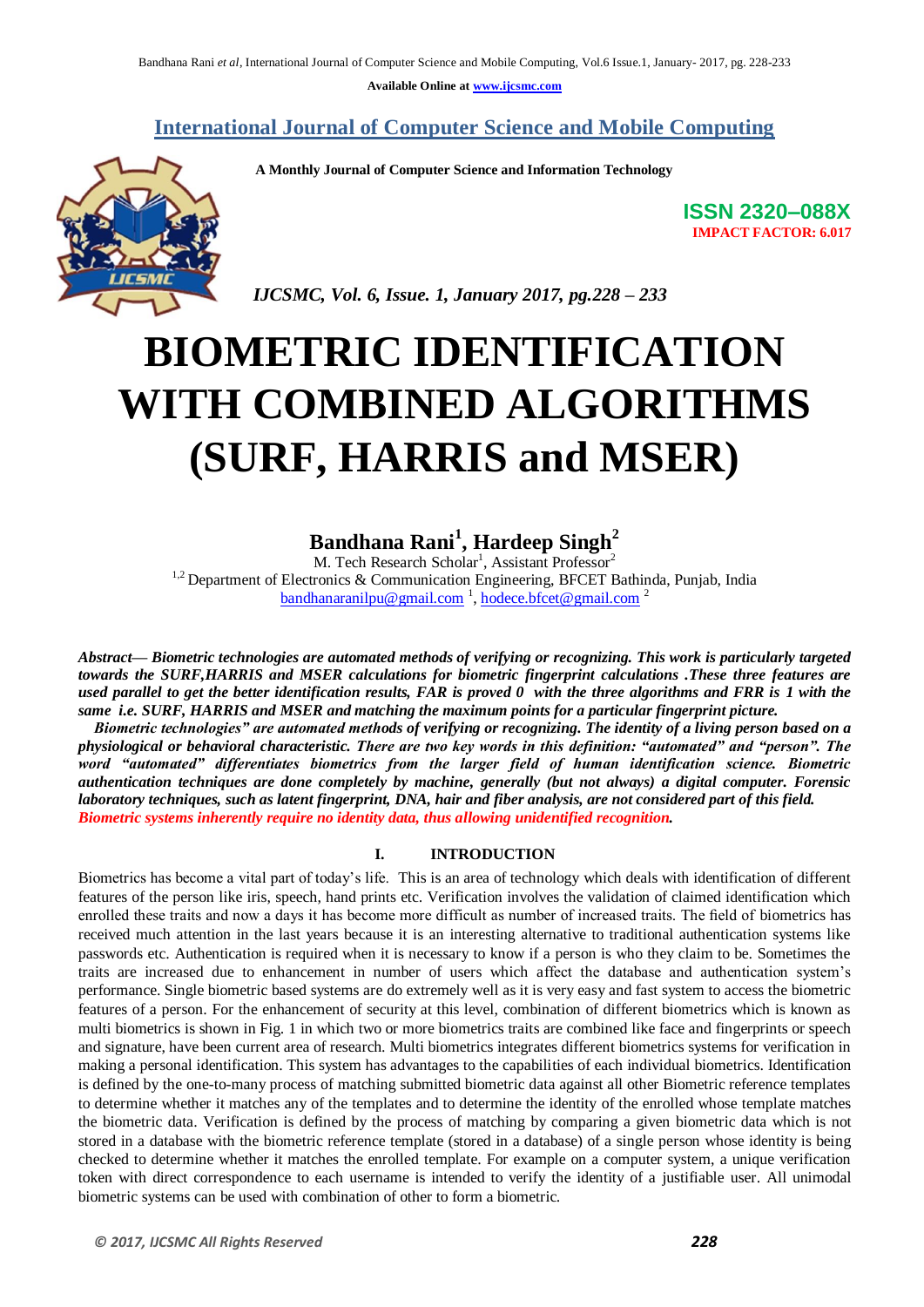Fingerprint and hand Geometry.

The fingerprint matcher compares data from the input search print against all appropriate records in the database to determine if a probable match exists.

Minutia relationships, one to another are compared. Not as locations within an X-Y co-ordinate framework, but as linked relationships within a global context.



Live image Latent image **Fig 1: Fingerprint matcher**



**Fig.2 Examples of some of the biometric traits**



#### **Fig 3: General model for fingerprint identification**

Cameron Whitelam et. al. introduced the two different methods which are applied on different biometrics data and those two different method were Watermarking and Steganography. But these method was introduced for the purpose to enhance the security of biometric templates in the data base from the unauthorized attackers. So that provided an increased level of security and authentication and the introduction of the concept of an asymmetric watermarking and steganography framework. And Combining numerous biometric traits for data transfer is essential when multimodal verification is necessary [1]. Vabhive B. Joshi et. al. presented about the reversible watermarking technique to make the authentication system more secure on the biometric ways. As well as which given that watermark reversibility in the proposed method ensured that its presence do not affect native biometric authentication. Moreover presence of watermark in the biometric template provides security against replay attack [2]. Emanuele Maiorana et. al. discussed about one other way to give the enhancement in the security of signature templates by applying the cryptosystem on the date base of online signature which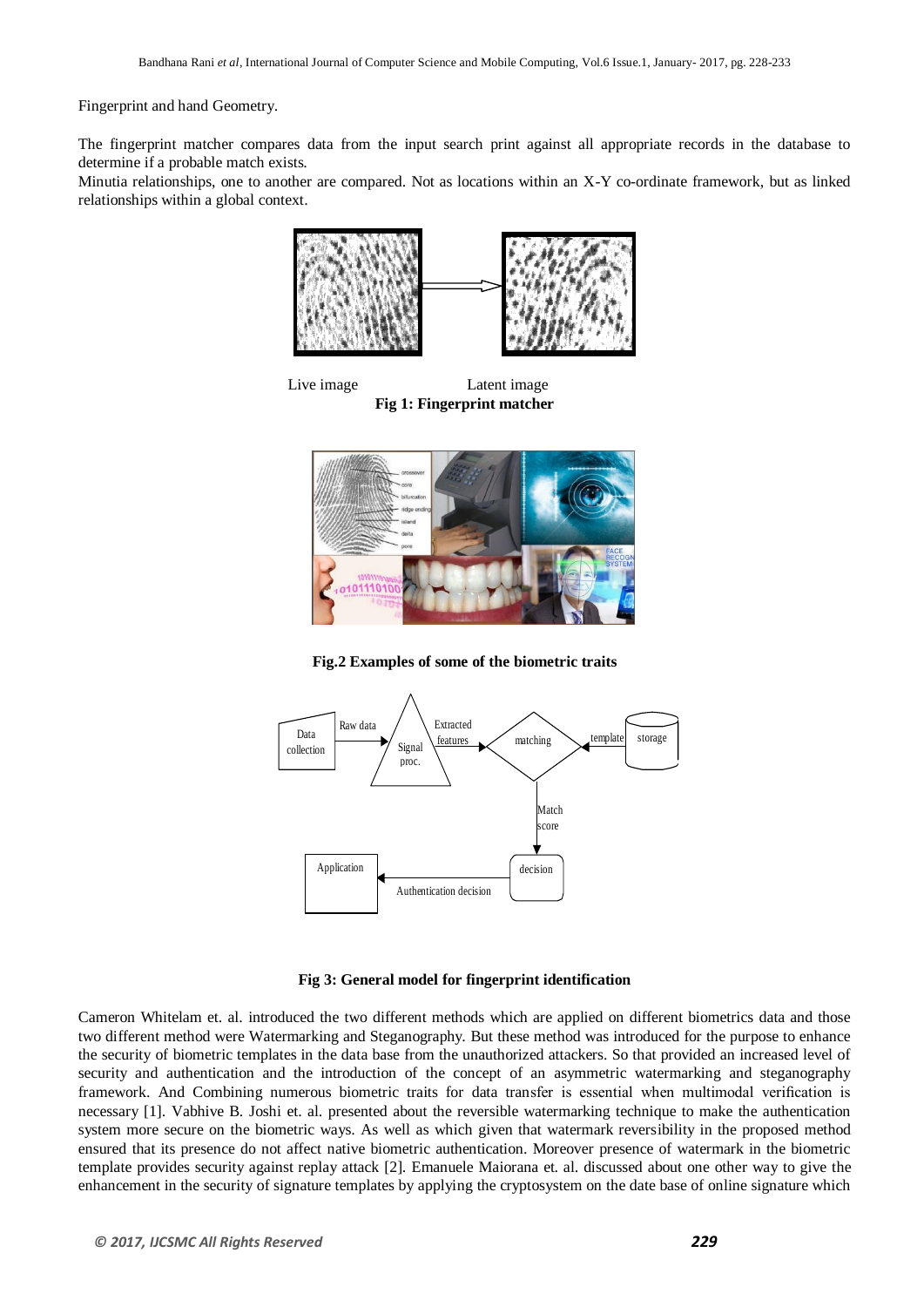Bandhana Rani *et al*, International Journal of Computer Science and Mobile Computing, Vol.6 Issue.1, January- 2017, pg. 228-233

show that proposed protected online signature recognize systems which gave the guarantees recognition rates which was totally comparable with those templates which were not secure or which were not protected. So that gave the most reliable signature traits, less effecting the entropy of the employed binary representation which was more deniable to privacy attackers [3]. Mandeep Kaur et. al. pioneer the fusion of two different modalities which are speech and signature by which this combination of multimodal increased security and accuracy, yet the complexity of the system increases due to increased number of features extracted out of the multiple samples and suffers from additional cost in terms of acquisition time. As well as in this paper it also discussed about different fusion techniques and resulted as 95% accurate results and gave minimum false accepted rate and false rejection rate which effect the accuracy of the algorithm [4]. Nagesh Kumar et. al. has taken the above used algorithms and their methodology for an efficient multimodal biometric face recognition using speech signal into a new application of plastic surgery. In which speaker identity was correlated with the physiological and behavioural characteristics of the speaker. As well as in this it combined plastic surgery face image and speech information in order to improve the problem of multimodal biometric face recognition system [5]. Eshwarappa M.N. et. al. presented the combination of three different modalities of speech and signature and handwriting signatures. This is one of the best combinations which could have been used ever. In this paper it also worked on different classifiers which are for feature extraction using DCT and MFCC and using Z-score normalization. As a result, the identification performance is 100% and verification performances, False Acceptance Rate (FAR) is 0%, and False Rejection Rate (FRR) is 0%. The vital features that encourage the use of multimodal biometrics are the performance and accuracy along with the ability to overweigh the drawbacks of unimodal biometric systems [6].

#### **II. PROBLEM FORMULATION**

1. The problem with the correlation based algorithm is that the image taken to identify is similar to that of data base that is already stored in system. If we change some features of the image i. e colours, light or intensity etc. then this algorithm fails. For example if the pixel of the image is enlarged then the data base can't match the image and we get invalid match results.

2. So to solve this problem SURF, HARRIS and MSER features are used. These features can match each and every feature of the image .Data base image that may be any text image or fingerprint image will select different-different random pixel points with respect to the selected image (thumb or fingers).

So in this present work , the problem formulation is to perform various mathematical calculation in a parallel manner such that we get many blobs for one image using different features such as SURF, HARRIS and MSER so that we can get best results of FRR and FAR.

#### **III. DATA ANALYSIS**

The various parameters related to an image which can be calculated and used to describe the details of an image before processing and after processing can be listed as:

- 1. Blobs calculation
- 2. Location of the points
- 3. Scale
- 4. metric
- 5. Sign of laplacian
- 6. Orientation

#### **IV. RESULT AND DISCUSSION**

The developed algorithm was tested over a range of test sets, belonging to different persons from the taken data base:-

1. FAR is proved 0 with the three algorithms and FRR is 1 with the same i.e. SURF, HARRIS and MSER.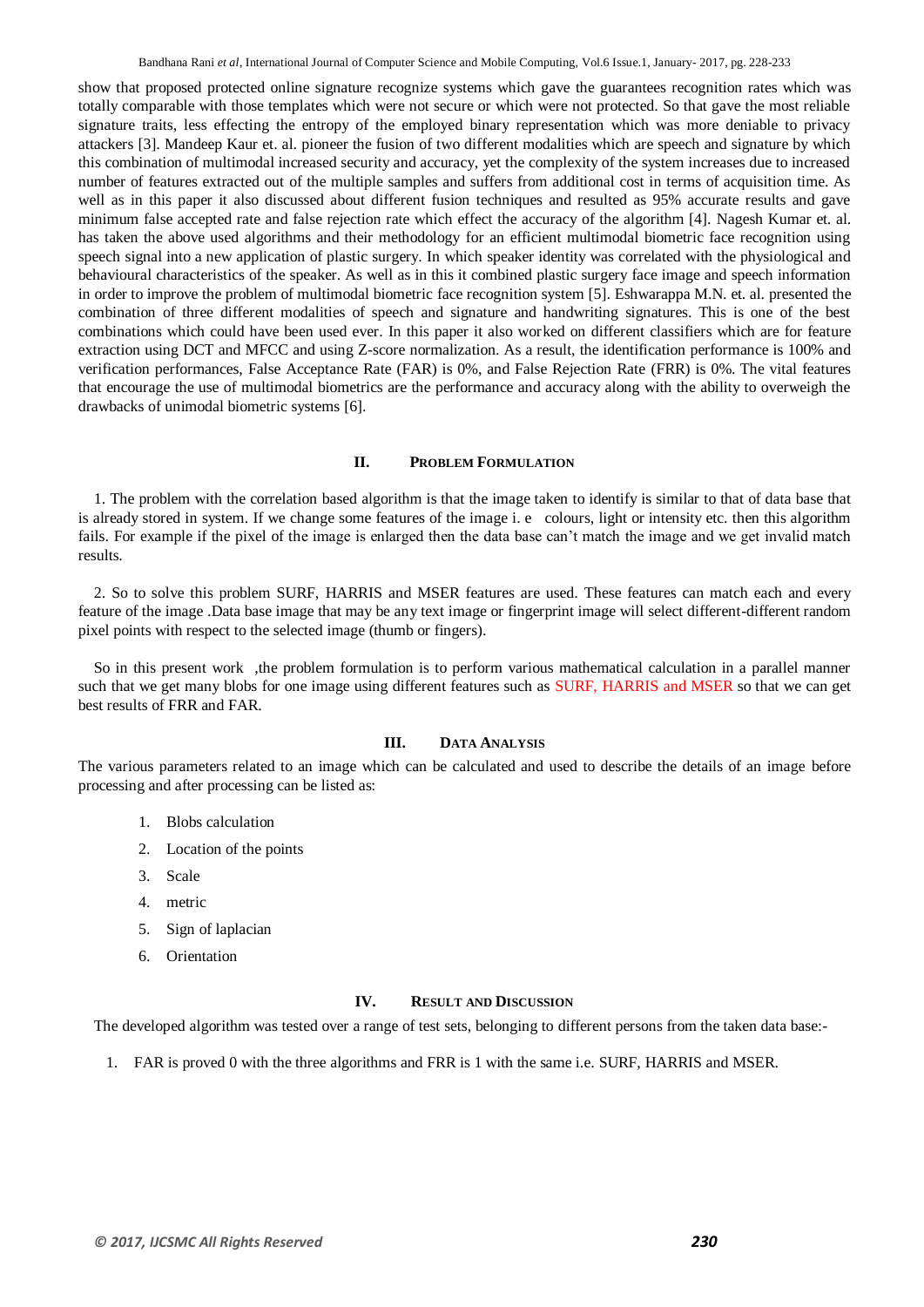| <b>DATA SET</b> | <b>Ref.</b> [19] |              | Ref. [20]  |     | <b>Ref.</b> [21] |                         | Ref [22]     |              | <b>Current Study</b>                       |              |
|-----------------|------------------|--------------|------------|-----|------------------|-------------------------|--------------|--------------|--------------------------------------------|--------------|
|                 | <b>FRR</b>       | FAR          | <b>FRR</b> | FAR | FRR              | FAR                     | <b>FRR</b>   | FAR          | FRR                                        | FAR          |
| DB1             | 52.58            | $\mathbf{0}$ | 89.3       | 1.7 | 23.07            | $\overline{\mathbf{0}}$ | 10.23        | 0            | $\mathbf{1}$                               | $\mathbf{0}$ |
| DB              | 50.03            | 0            | 88.6       | 3.7 | 19.91            | 0                       | 7.85         | 0            | $\mathbf{1}% _{T}\left( \mathbf{1}\right)$ | 0            |
| DB3             | 73.75            | $\mathbf{0}$ | 91.2       | 2.4 | 16.68            | $\mathbf{0}$            | 5.51         | $\mathbf{0}$ | $\mathbf{1}$                               | $\mathbf{0}$ |
| DB4             | 65.24            | 0.015        | 81.3       | 0.9 | 17.09            | 0.01                    | 8838<br>7.47 | 0            | $\mathbf{1}$                               | 0            |

**Table 1: Calculation of FAR and FRR from given data set**

2. Simultaneous mathematical calculations performed in parallel using SURF, HARRIS and MSER to ensure that the identified image is the same as all three algorithms give same identified image.

3. Better combined results are shown with combined features.

#### **V. CONCLUSION**

A biometric identification system for the identification of a person based on combined algorithms has been developed which identifies a person via different feature extractions and condition based algorithm along with adding a high level security using SURF, MSER and HARRIS. The detailed flow chart is as shown follows:-



**Fig 4: The detailed flow chart**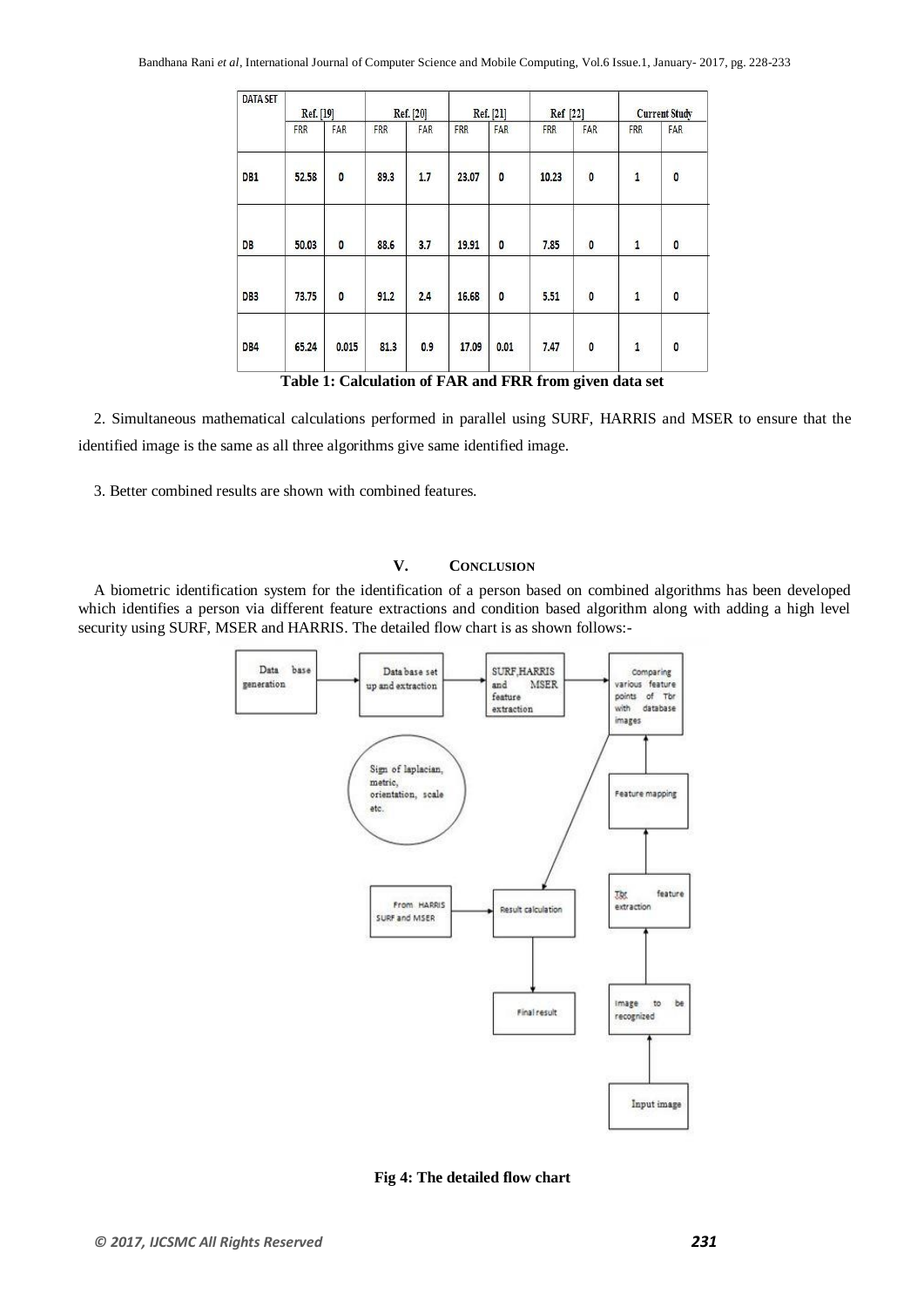#### **ACKNOWLEDGEMENT**

This work is supported by Department of Electronics and Communication Engineering of Baba Farid College of Engineering And Technology, Deon(Bathinda), Punjab, by providing various software facilities.

### **REFERENCES**

[1] Bassem Sheta ,Mohamed Elhabiby and Naser El-Sheimy "Assesments of different speeded up robust features (SURF) algorithm resolution for pose estimation UAV‖ International Journal of Computer Science & Engineering Survey (IJCSES) Vol.3, No.5, October 2012.

[2] Liang Cheng, Jianya Gong, Xiaoxia Yang "Robust affine invariant feature extraction for image matching" IEEE GEOSCIENCE AND REMOTE SENSING LETTERS, VOL. 5, NO. 2, APRIL 2008.

[3] Michael Donoser and Horst Bischof, "Efficient Maximally Stable Extremal Region (MSER) Tracking" volume 5300, pages 98–107, 2004.

[4] Jian Wu, Zhiming Cui1, Victor S. Sheng, Pengpeng Zhao, Dongliang Su, Shengrong Gong, "A Comparative Study of SIFT and its Variants" MEASUREMENT SCIENCE REVIEW, Volume 13, No. 3, 2013.

[5] H.Abubacker Siddique "Advanced Touchless Biometric Identification using SIFT Features" International Journal of Innovative Research in Advanced Engineering (IJIRAE) Volume 1 Issue 4 (May 2014).

[6] Nabeel Younus Khan "SIFT and SURF Performance Evaluation Against Various Image Deformations on Benchmark Dataset" 2011 International Conference on Digital Image Computing: Techniques and Applications.

[7] Jyoti Malik "Harris Operator Corner Detection using Sliding Window Method" International Journal of Computer Applications (0975 – 8887) Volume 22– No.1, May 2011.

[8] Taherim S. Shaikh "Multiple Feature Extraction Techniques in Image Stitching" International Journal of Computer Applications (0975 – 8887) Volume 123 – No.15, August 2015.

[9] Subhendu Das "A Comparative Study Between Moravec and Harris Corner Using Wavelet Based Image Fusion" International Journal of Advanced Research in Computer Science and Software Engineering. Volume 2, Issue 1, January 2012 ISSN: 2277 128X.

[10] Sadhana P. Shisode " Real time object Identification, training and matching via surf algorithm methods" International Journal of Advanced Research in Computer Science and Software Engineering. Reserved Page | 1442 Volume 4, Issue 6, June 2014 ISSN: 2277 128X .

[11] Nikhil Nigam and Yogendra Kumar Jain, "Encoded hybrid DWT based watermarking scheme based on singular matrix decomposition" International Journal of Computer Applications (0975 – 8887) Volume 110 – No. 14, January 2015.

[12] Vincenzo Conti, Carmello Militello, Fillipo Scorbello and Salvatore Vitabile, "A frequency based approaches for feature fusion and iris multimodal biometric identification system" IEEE transactions on systems, man, and cybernetics part c: applications and reviews, vol. 40, no. 4, july 2010.

[13] Cameron Whitelam, Nnamdi Osia and Thirismachos Bourlai, "Securing Multimodal Biometric Data through Watermarking and steganography' IEEE transactions on pattern analysis and machine intelligence, 978-1-4799-1535-4/13/\$31.00 ©2013 IEEE.

[14] Vabhive B. Joshi, Mehal S. Raval, Suman Mitra, Priti P. Rage and S.K. Parulkar, "Reversible watermarking technique to enhance security of biometric authentication system" Published in IEEE Conference on Multimedia and Expo 2011, IEEE, Melbourne, pp. 1027-1032.

[15] Emanuele Maiorana and Patrizio Campisi, "Fuzzy commitment for function based signature template protection" IEEE signal processing letters, vol. 17, no.3, March 2010.

[16] Mandeep Kaur, Akshay Gidhar and Manvjeet Kaur, "Multimodal biometric system using speech and signature modalities" International Journal of Computer Applications (0975 – 8887) Volume 5– No.12, August 2010.

[17] Nagesh Kumar and M.N. Shanmukha Swamy, "An efficient multimodal biometric face recognition using speech signal" 978-1-4244-8594-9/10/\$26.00/ 2010 IEEE.

[18] Seiichi Nakagawa, Longbiao Wang and Shinji Ohtusaka, "Speaker identification and verification of combining MFCC and phase information" IEEE transaction on audio, speech and language processing, vol. 20, no. 4, May 2012.

[19] A. J. Perez-Diaz and I. C. Arronte-Lopez, "Fingerprint Matching and Non-Matching Analysis for Different Tolerance Rotation Degrees in Commercial Matching Algorithms", Journal of Applied Research and Technology, vol. 8, no. 2, (2010), pp. 186-199.

[20] P. Peer, "Fingerprint-Based Verification System A Research Prototype", IWSSIP 2010 - 17th International Conference on Systems, Signals and Image Processing, (2010), pp. 150-153.

[21] T. Li, C. Liang and K. Sei-ichiro, "Fingerprint Matching Using Dual Hilbert Scans", SITIS, (2009), pp. 553-559.

[22] Iwasokun Gabriel Babatunde ,"Fingerprint matching using Minutae –Singular Points Network", vol 8 (2015),pp 375-388.

[23] Eshwarappa M.N. and Dr. Mrityunjaya V. Latte, "Multimodal biometric person authentication using speech, signature and handwriting features" (IJACSA) International Journal of Advanced Computer Science and Applications, Special Issue on Artificial Intelligence, May 2010.

[24] Dapinder Kaur, Gaganpreet Kaur and Dheerendra Singh, "Efficient and rebust multimodal biometric system for feature level fusion (speech and signature)" International Journal of Computer Application (0975-8887), Volume 75- No.5, August 2013.